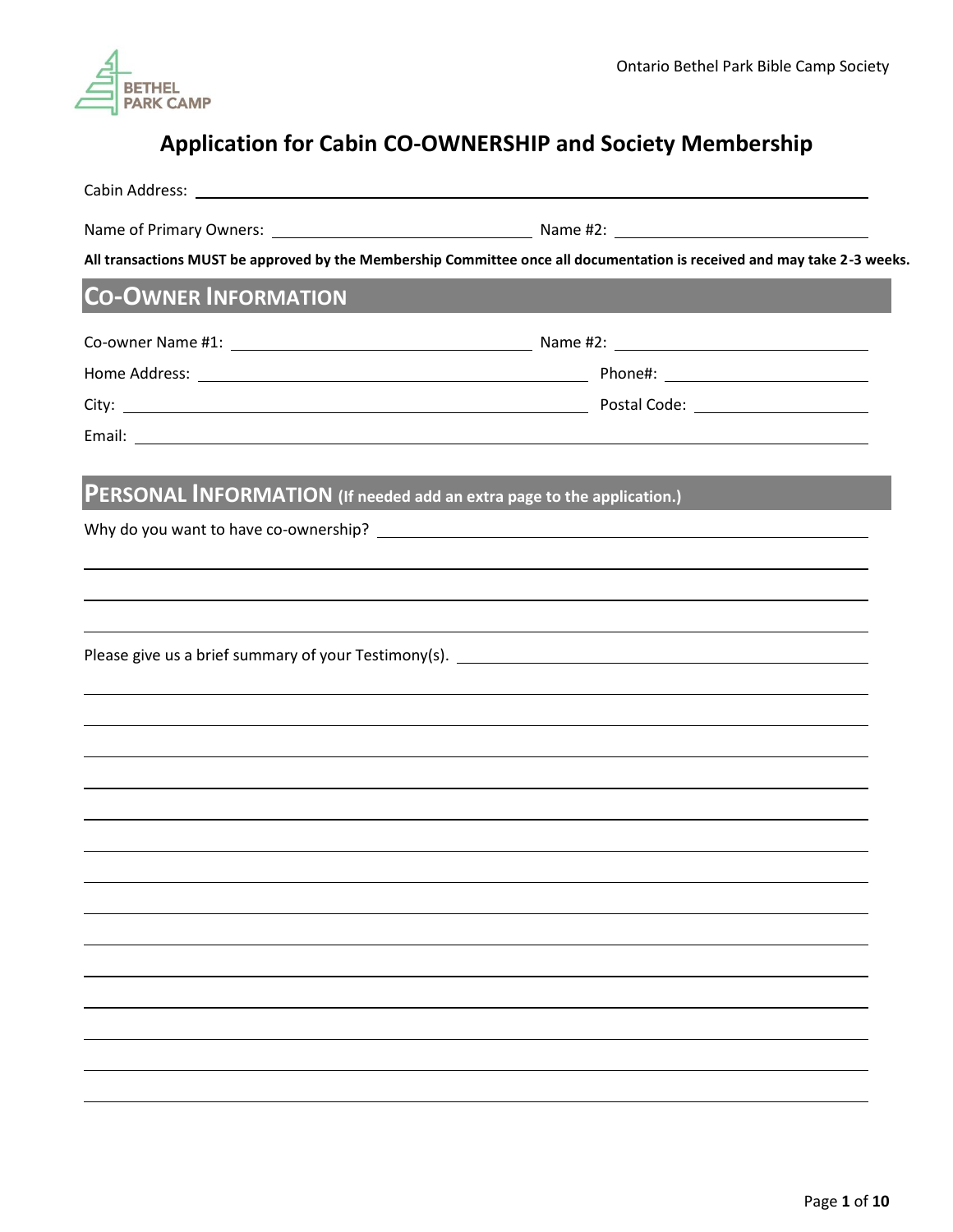# **ACKNOWLEDGEMENT (If you are currently a cabin owner only a signature is required for this section)**

The Co-owner hereby confirms that the Co-owner is a ❑ *member* OR ❑ *adherent*, in good standing and a regular attendee with the church stated below:

| Church Name:           |                       |
|------------------------|-----------------------|
| <b>Church Address:</b> |                       |
| City:                  | Postal Code:          |
| Phone #:               | Date became a member: |

Please include the following with your submission for cabin ownership and society membership. *NOTE: If this purchase is an additional cottage for you, items 1-4 are not required and membership is effective immediately.*

- ❑ 1. Letter from a Church Leader who knows applicant(s) (senior pastor, board member, small group leader, associate pastor, etc.)
- ❑ 2. Affiliated with Pentecostal Assemblies of Canada *OR* is a current and regular attendee of an evangelical church and initial acknowledgement that they accept the **PAOC** *Statement of Fundamental and Essential Truths* attached to this application. (Page 7) **INITIALS**:
- $\Box$  3. Applicant(s) must also submit one reference letter from a person currently a cabin owner who is not related to the applicant. "Not related" means not a (grand) parent, (grand) child, brother or sister. The person who is the reference must not be in arrears of taxes and there must be no building infractions. If you are new to Bethel Park this item will be covered as part of the interview process.
- ❑ 4. Agrees to an interview with the Membership Committee either in person or by Zoom.
- ❑ 5. Have read the *Cabin Use Agreement (Pages 3-5),* read the *Guidelines* and *Cost of Cabin Ownership (Page 6).*
- ❑ 6. Applicant(s) has read the *Cabin Owner Policies and Procedures Handbook* on the website at [www.bethelpark.ca](http://www.bethelpark.ca/) under the Members tab.

| Purchaser #1 Signature: | Date: |  |
|-------------------------|-------|--|
| Purchaser #2 Signature: | Date: |  |

*Final approval of this application is conditional upon receiving the proof of insurance within 4 weeks. If you have questions, call the Camp Administrator at 226-964-2275.*

| RETURN COMPLETED PAGES 1 and 2 and ABOVE REQUIRED DOCUMENTS TO: |  |  |  |
|-----------------------------------------------------------------|--|--|--|
|-----------------------------------------------------------------|--|--|--|

| administration@bethelpark.ca<br>226-964-2275 | OR | Bethel Park Camp, c/o Ingrid Hook<br>230 Thames Cres., Sarnia, ON N7S 5C9 |
|----------------------------------------------|----|---------------------------------------------------------------------------|
|----------------------------------------------|----|---------------------------------------------------------------------------|

| <b>FOR SOCIETY MANAGEMENT</b>                                                                  |                                                  |
|------------------------------------------------------------------------------------------------|--------------------------------------------------|
| Building Infractions: $\Box$ Yes $\Box$ No<br>Church Membership/Adherence Concerns: □ Yes □ No | Taxes and Assessments Paid: $\Box$ Yes $\Box$ No |
|                                                                                                |                                                  |
| <b>Board Secretary</b>                                                                         |                                                  |
|                                                                                                |                                                  |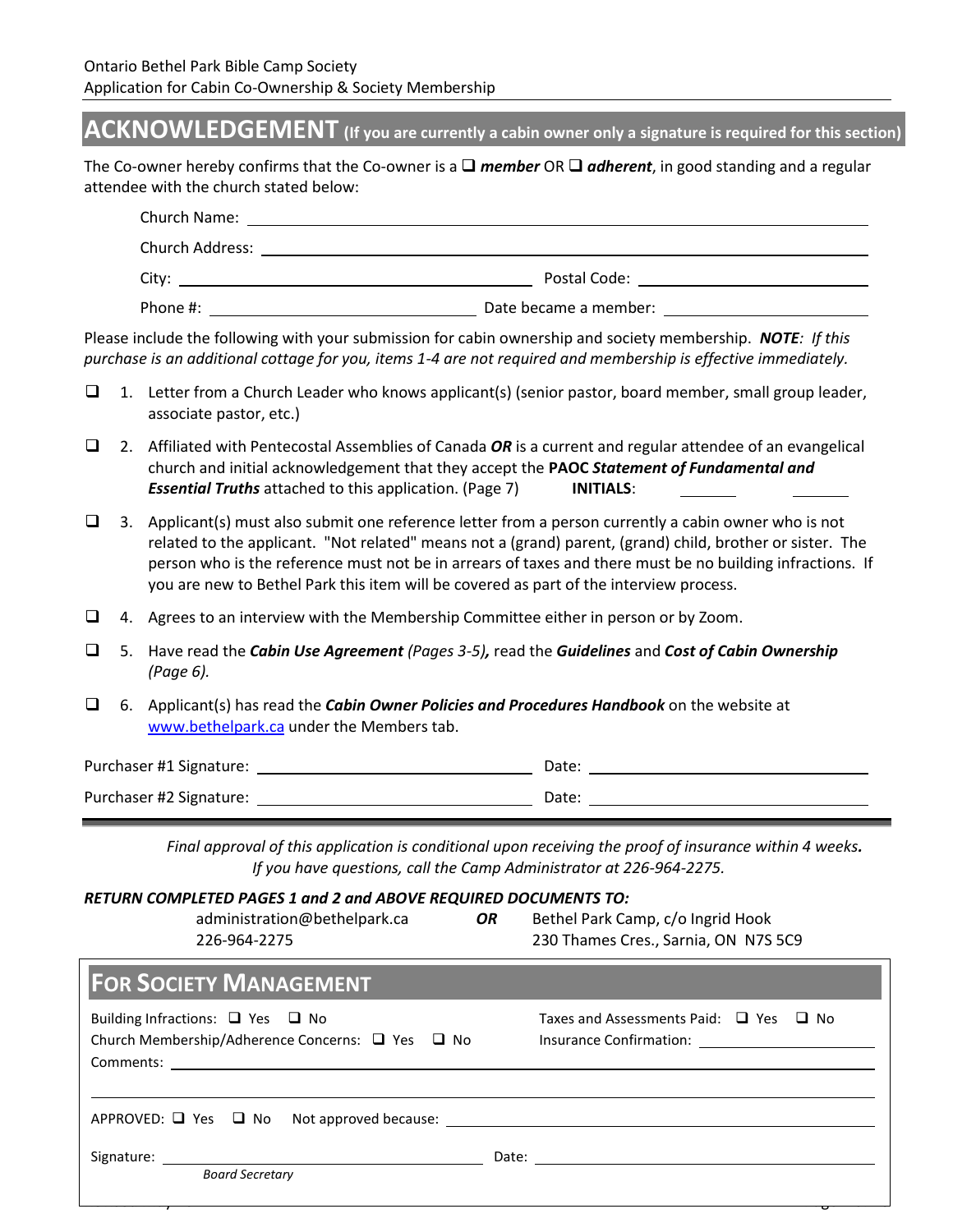# **Within one (1) month of the approval of your transfer application Pages 3 to 5 are to be returned to [administration@bethelpark.ca](mailto:administration@bethelpark.ca) or mailed.**

# **ONTARIO BETHEL PARK BIBLE CAMP SOCIETY CABIN USE AGREEMENT**

effective the day of building the 2022.

**AS BETWEEN** 

**ONTARIO BETHEL PARK BIBLE CAMP SOCIETY**

("Camp Society")

**-AND-**

("Cabin Owner")

**WHEREAS** Camp Society owns certain camp lands in the Municipality of West Elgin in the Province of Ontario, municipally known as 21661 Talbot Line, Rodney, ON N0L 1C0 (West Elgin) Canada for the purposes of the Christian spiritual development of its participants according to the doctrines of the Pentecostal Assemblies of Canada**;** 

**NOW THEREFORE** in consideration of the covenants and terms hereinafter set fourth, it is agreed as follows:

#### **DEFINITIONS:**

- 1. For the purposes of this Agreement the following definitions apply:
	- (a) "Agreement" means this Agreement and all instruments supplemental to this Agreement or any amendments or confirmation of this Agreement.
	- (b) "Cabin" means the structure located on the Camp Lands and does not include the Camp Lands themselves.
	- (c) "Camp Lands" means the lands located in the Municipality of West Elgin in the Province of Ontario and municipally known as 21661 Talbot Line, Rodney, ON N0L 1C0 (West Elgin) Canada.

#### **CAMPSITE:**

2. The Cabin Owner has the privileges of owning Cabin \_\_\_\_\_\_\_\_\_\_\_\_\_\_\_\_\_\_\_\_\_\_\_\_\_\_\_\_ which is situated on the Camp Lands. Ownership of all land remains vested in the Camp Society and the Cabin Owner shall not move the Cabin, nor sell, transfer or assign the Cabin, or transfer, assign or otherwise dispose of any of their rights arising from this Agreement without the written consent of the Camp Society.

#### **CAMPSITE RULES AND REGULATIONS:**

- 3. The Cabin Owner acknowledges that the Cabin Owner has read and understands the rules and regulations governing the operation of the campsite and understands the terms of such rules and regulations, attached to this Agreement as **Schedule "A"** (collectively, the Cabin Owner Policies and Procedures").
- 4. The Cabin Owner acknowledges and agrees that the Camp Society may make amendments to the Cabin Owner Policies and Procedures, institute new policies or issue directives by the Camp Society management, at their sole and absolute discretion, and the Cabin Owner agrees to comply with such other amendments, policies and directives made.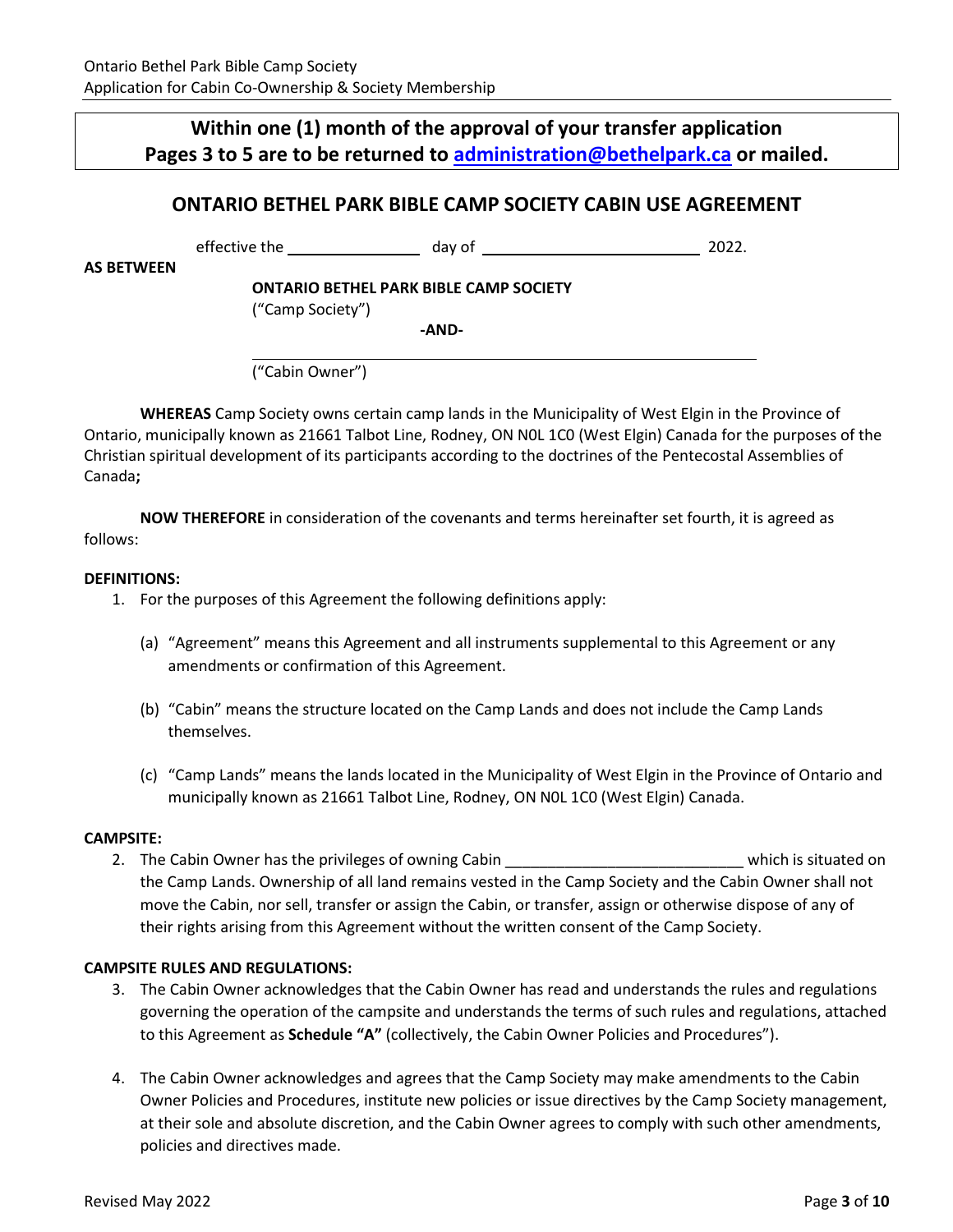5. The Cabin Owner agrees that if they go into division or become out of harmony spiritually with the Camp Society, at the sole discretion of the Camp Society, or if the terms of this Agreement are not kept and maintained by the Cabin Owner, the Cabin Owner's guests or family members, then the Camp Society has the right to terminate the Cabin Owner's privilege of ownership and to enter into possession of said Cabin, in accordance with the Cabin Owner Policies and Procedures in effect at such time.

#### **INSURANCE:**

- 6. The Cabin Owner agrees to obtain liability insurance coverage and fire insurance coverage at their own expense and maintain such coverage throughout the ownership of their Cabin and shall provide the Policy number and name of insurance company annually to the Camp Society.
- 7. The Cabin Owner agrees to have a functioning smoke alarm system and fire extinguisher in the Cabin.
- 8. The current Policy number and insurance company at the time of signing this Agreement is:

Policy Number:

#### **LIABILITY RELEASE AND INDEMNIFICATION:**

- 9. The Cabin Owner agrees that the Camp Society is not liable for any injury, damages or losses sustained by participants in any activities or in any whatsoever, with respect to their meetings, functions or participation in the Camp Society events, except those claims arising out of the sole negligence of the Camp Society.
- 10. If any damages occurs to the Camp Society equipment or building due to negligence of the Cabin Owner, the Cabin Owner shall reimburse the Camp Society for the cost of such repairs or replacement as may be necessary, including any legal costs incurred by the Camp Society while enforcing their rights in this Agreement.
- 11. To the extent permitted by law, the Cabin Owner agrees to protect, indemnify, defend and hold harmless the Camp Society, the Board of Directors and their respective employees, agents and assignees against all claims, losses or damages to person or property, government charges or fines, and costs (including all reasonable legal fees), arising out of or connected to the Cabin Owner Policies and Procedures, except those claims arising out of the sole negligence of the Camp Society.
- 12. The Cabin Owner agrees to release, indemnify and hold harmless the Camp Society for all damages or losses of any kind to any of the Cabin Owner's property or personal effects brought to the Camp Lands including to the Cabin, except those claims arising out of the sole negligence of the Camp Society.
- 13. The Cabin Owner agrees to release, indemnify and hold harmless the Camp Society for any claims or liability suits resulting from bodily or personal injury to the Cabin Owner, their family, relatives, or guests, for personal activities on the Camp Society's premises including on or within the Cabin Owner's residence, except those claims arising out of the sole negligence of the Camp Society.

#### **SALE OR CHARGE OF INTEREST:**

14. The Cabin Owner shall not, without the previous consent in writing of the Camp Society, transfer, sell or assign his or her share, interest or any part thereof in the Cabin.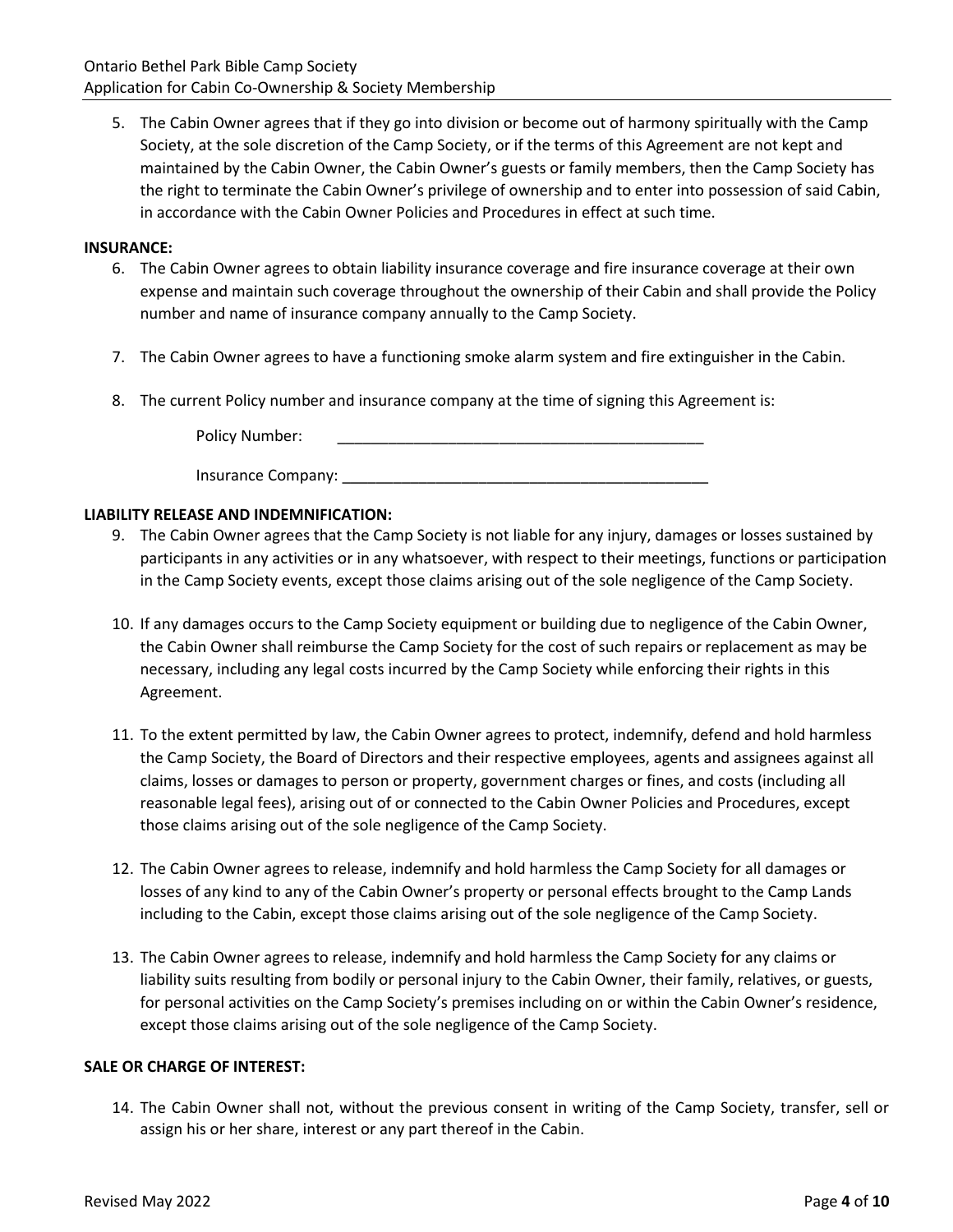15. The Cabin Owner shall not, without the previous consent in writing of the Camp Society, borrow on security of the Cabin or charge or mortgage his or her share, interest or any part thereof in the Cabin.

#### **GENERAL**

- 16. This Agreement is binding on anybody who the parties give their rights to, such as family members, friends or future owners.
- 17. This Agreement may not be modified or amended except by instrument in writing signed by all parties hereto and all such amendments shall be adhered to and have the same force and effect as if they had originally been embodied in and formed part of this Agreement herein.
- 18. If any section of this Agreement or any portion hereof is found by a court of competent jurisdiction to be unenforceable or invalid for any reason whatsoever, that unenforceability or invalidity shall not affect the remaining sections of this Agreement or portions thereof, and such unenforceable or invalid section or portion thereof shall be severed from the remainder of this Agreement.
- 19. This Agreement shall be construed in accordance with the laws in the Province of Ontario and no action or other proceeding shall be brought to construe or enforce this except in those courts having jurisdiction in the Province of Ontario.
- 20. All headings used in this Agreement have been inserted for convenience of reference only and are not intended to assist in the interpretation of any of the provisions of this Agreement.
- 21. Whenever the text implies, the plural shall include the singular and the singular shall include the plural; the masculine shall include the feminine and the feminine shall include the masculine.

| SIGNED, SEALED AND DELIVERED<br>in the presence of: |                                                |
|-----------------------------------------------------|------------------------------------------------|
|                                                     | Cabin Owner:                                   |
|                                                     |                                                |
|                                                     | Cabin Owner:                                   |
|                                                     |                                                |
|                                                     | Ontario Bethel Park Bible Camp Society<br>Per: |
|                                                     | I have the authority to bind this corporation  |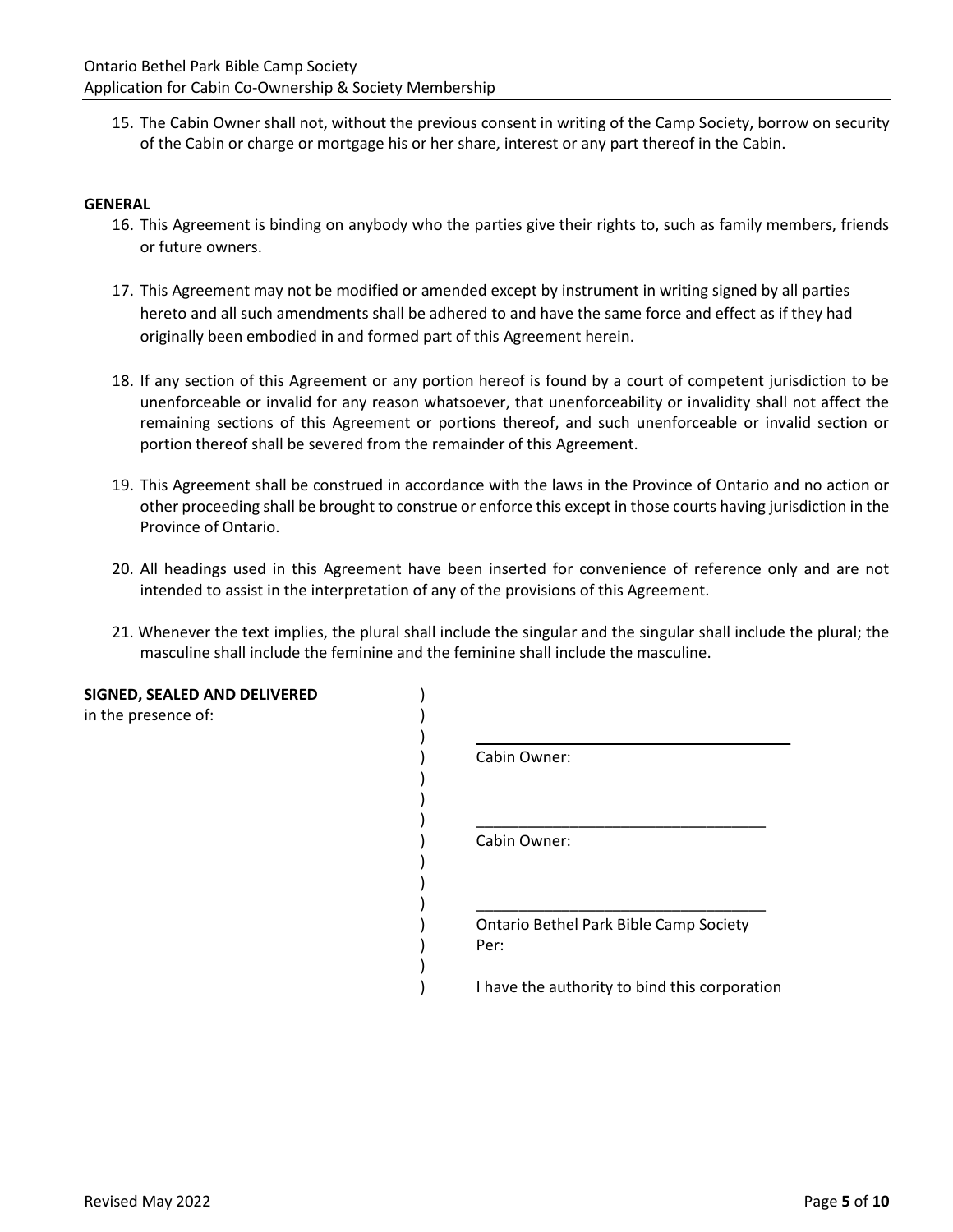# **Insurance**

The cabin owner agrees to obtain liability insurance coverage *immediately once the transfer of ownership has been approved* at their own expense and maintain such coverage throughout the ownership of their cabin and shall provide the Policy number and name of insurance company annually to the Bethel Park Camp Society Office.

The cabin owner agrees to maintain fire and liability insurance coverage AND have a functioning smoke alarm system and fire extinguisher in the cabin.

**The attached Acknowledgement and Liability Release, Hold Harmless and Indemnification must be signed and returned to the Camp Administrator a[t administration@bethelpark.ca](mailto:administration@bethelpark.ca) or mailed to the address above within 1 month of approved transfer.**

# **GUIDELINES– All land remains under the ownership of the Society**

The Purchaser hereby acknowledges that the **Mission** of Bethel Park is to nurture and encourage:

- **Spiritual Growth & Renewal** by providing Bible centred teaching rooted in Pentecostal theology.
- **Physical Refreshing** by providing a safe, family friendly environment with well-appointed grounds and facilities.

The Purchaser hereby confirms that the purchaser shall:

- Make every effort possible to attend Camp services and attend membership meetings.
- **E** Abide by all Society By-Laws, Policies, Procedures, Rules and Regulations passed from time to time.
- Accept the Pentecostal Assemblies of Canada faith and doctrine as indicated in the Statement of Fundamental Essential Truths.
- Not make any exterior renovations to the owned cabin without first receiving written approval from Society Management.
- Maintain the cabin and surrounding land in good and acceptable state of repair and upkeep.
- Display a cooperative Christian spirit and attitude in all matters.
- Support the Camp financially with donations in addition to paying your taxes and fees.
- Participate in an interview as part of the application process.
- Automatically become a member of Bethel Park Bible Camp Society a year after you have owned your cabin. Your active participation in membership meetings as well as Bethel Park Camp Services and events is vital.

# **COST OF CABIN OWNERSHIP/CO-OWNERSHIP**

In order to fulfill our Mission, we are dependent on donations from Bethel Park cabin owners. The Board is committed to keeping costs as low as possible. Every year when the budget has been completed, the costs are divided by the number of cabin owners. *The costs that can be legitimately classified as a donation, such as cost of Ministry events and capital projects, are communicated to you.* The remainder of the costs are allocated as taxes and fees, and you are invoiced for that amount. However, in order to balance the budget, we require cabin owners not only to pay taxes and fees *but to donate as well*. If this does not happen, and others do not donate above and beyond … we have a budget shortfall. Please, prayerfully consider the true financial cost of cabin ownership.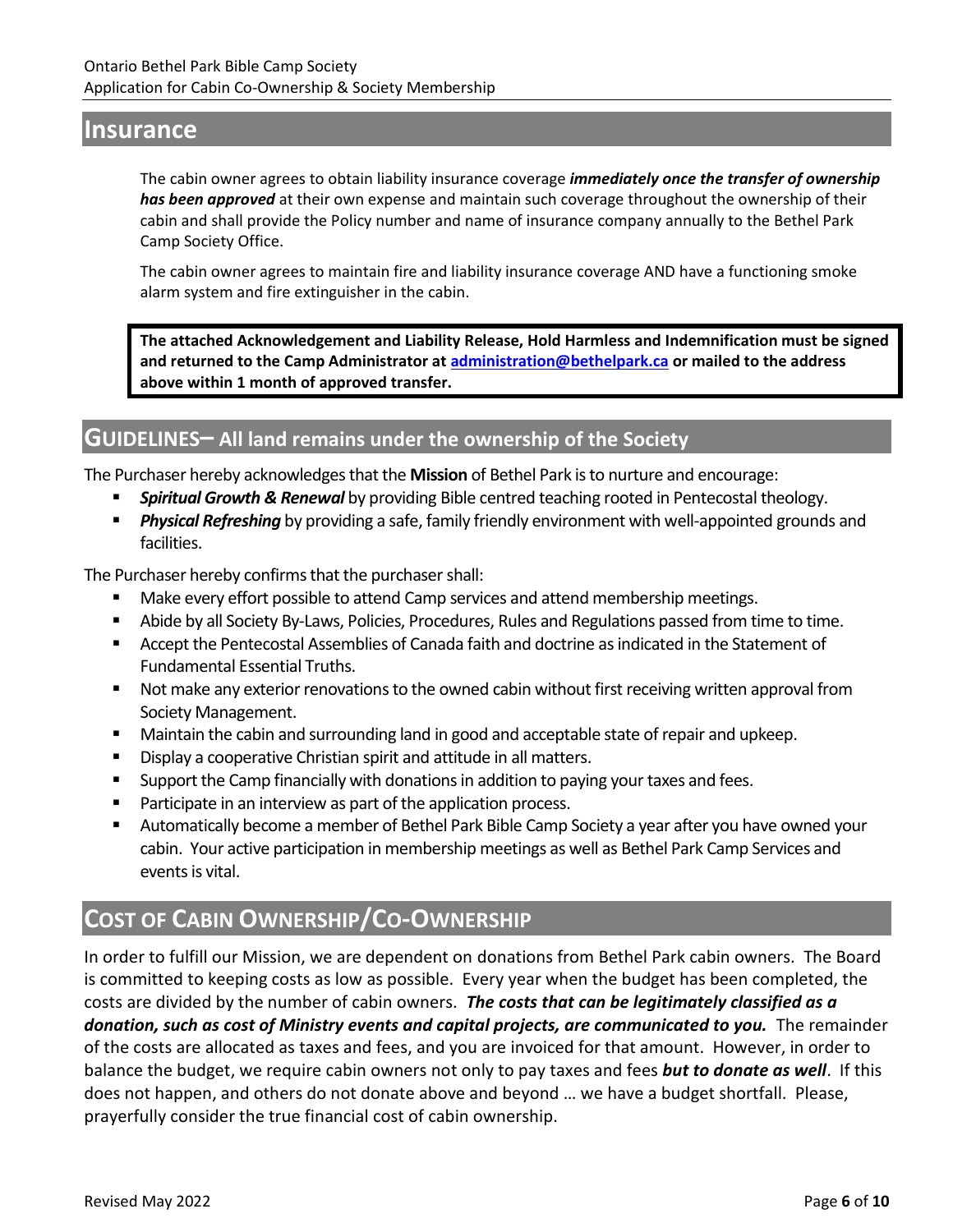# **THE PENTECOSTAL ASSEMBLIES OF CANADA (PAOC) STATEMENT OF FUNDAMENTAL AND ESSENTIAL TRUTHS**

### **PREAMBLE**

The Pentecostal Assemblies of Canada stands firmly in the mainstream of historical Christianity. It takes the Bible as its all-sufficient source of faith and practice, and subscribes to the historic creeds of the universal church. In common with historical, evangelical Christianity, it emphasizes Christ as Saviour and coming King. It also presents Christ as Healer and it adopts the distinctive position that speaking in tongues is the initial evidence when Christ baptizes in the Holy Sprit (See Section VI. 3).

#### **HOLY SCRIPTURES**

All scripture is given by inspiration of God 2 Tim. 3:16,17 by which we understand the whole Bible to be inspired in the sense that holy men of God were moved by the Holy Spirit to write the very words of Scripture. 2 Pet. 1:20,21 Divine inspiration extends equally and fully to all parts of the original writings. The whole Bible in the original is, therefore, without error and, as such, is infallible, absolutely supreme and sufficient in authority in all matters of faith and practice. Psa. 119: 160a; Matt. 5:17,18

The Bible does not simply contain the Word of God, but is, in reality, the complete revelation and very Word of God inspired by the Holy Spirit. Christian believers today receive spiritual illumination to enable them to understand the Scriptures, 1 Cor. 2:12-14 but God does not grant new revelations which are contrary or additional to inspired biblical truth. Prov. 30:5,6

#### **THE GODHEAD**

The Godhead exists eternally in three persons: the Father, the Son, and the Holy Spirit. These three are one God, having the same nature and attributes, and are worthy of the same homage, confidence, and obedience. Math. 3:16,17; 28:19, 2 Cor. 13:14

*THE FATHER:* The Father exists eternally as the Creator of heaven and earth, the Giver of the Law, to whom all things will be subjected, so that He may be in all. Gen. 1:1; 1 Cor. 15:28

**THE SON:** The Lord Jesus Christ, the eternal and only begotten Son of the Father, is true God and true man. John 1:1,14; 10:30; 17; Phil. 2:6,7; Heb 1:8 He was conceived of the Holy Spirit, born of the Virgin Mary, Luke 1:26-35 and by His sinless life, miracles and teaching, gave full revelation of the Father. John 12:49; Acts 2:22; 2 Cor. 5:21; Heb. 7:26 He died upon the cross, the Just for the unjust, as a substitutionary sacrifice. Rom. 5:6,8; 1 Cor. 15:3; 1Pet. 3:18 He rose from the dead. Matt. 26:6; 1 Cor. 15:4,20 He is now at the right had of the majesty on high as our great High Priest. Acts 1:9-11; 2:33; Heb. 8.1 He will come again to establish His kingdom in righteousness and peace. Matt. 25:31

*THE HOLY SPIRIT:* The Holy Spirit is also God, performing actions and possessing the attributes of Deity. Acts 5:3,4 His personality is shown by the fact that He has personal characteristics and that individuals may relate to Him as a person. John 16:13-14

### **ANGELS**

*CLASSIFICATION:* Angels were created as intelligent and powerful beings to do the will of God and worship Him. Ps. 103:20; Rev. 5:11,12 However, Satan, the originator of sin, fell through pride and was followed by those angels who rebelled against God. These fallen angels or demons are active in opposing the purposes of God. Isa. 14:12-17; Ezek. 28:11-19; Eph. 6:11,12; 1 Tim. 4:1, Jude 6

Revised May 2022 Page **7** of **10** Those who remained faithful continue before the throne of God and serve as ministering spirits. Heb. 1:14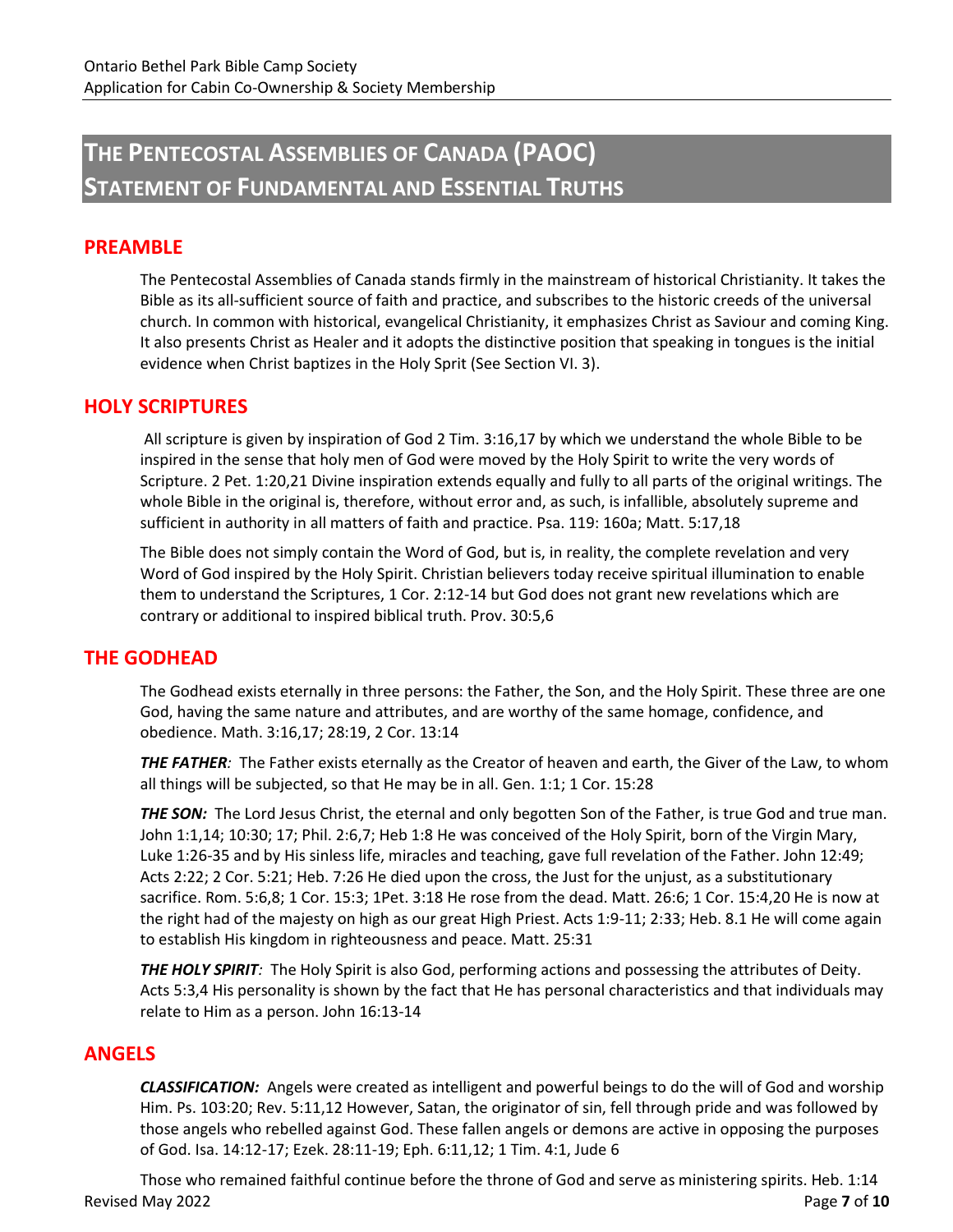*THE BELIEVER AND DEMONS:* Demons attempt to thwart God's purposes; however, in Christ, the believer may have complete liberty from the influence of demons. Heb. 2:14; 1 John 3:8; 4:1-4 He cannot be possessed by them because his body is the temple of the Holy Spirit in which Christ dwells as Lord. Matt. 6:24; 1 Cor. 6:19,20

## **MAN**

Man was originally created in the image and likeness of God. Gen. 1:26; 2:7 He fell through sin and, as a consequence, incurred both spiritual and physical death. Rom. 5:12; James 1:14,15 Spiritual death and the depravity of human nature have been transmitted to the entire human race Jer. 17:9; Rom. 3:10-19,23 with the exception of the Man Christ Jesus. Heb. 7:26 Man can be saved only through the atoning work of the Lord Jesus Christ. John 14:6; Acts 4:12; 1 Tim. 2:5,6

## **SALVATION**

*ATONEMENT OF CHRIST:* Salvation has been provided for all men through the sacrifice of Christ upon the cross. Isa. 53:36; John 12:32,33; 1 Pet. 2:24 It is the only perfect redemption and substitutionary atonement for all the sins of the world, both original and actual. His atoning work has been proven by His resurrection from the dead. Acts 2:36; Rom. 4:25; 1 Cor. 15:14, 17, 20; Heb. 10:12; 1 John 2:2 Those who repent and believe in Christ are born again of the Holy Spirit and receive eternal life. Acts 20:21; 1 Pet. 1:23,25 Furthermore, in the atonement, divine healing was provided for all believers. Isa. 53:4,5; Matt. 8:16b,17

*REPENTANCE AND FAITH:* Man can be born again only through faith in Christ. Repentance, a vital part of believing, is a complete change of mind wrought by the Holy Spirit, Isa. 55:7, Acts 17:30; Gal. 3:22,26; Eph. 2:8; 1 John 5:10-13 turning a person to God from sin.

*REGENERATION:* Regeneration is a creative work of the Holy Spirit by which man is born again and receives spiritual life. John 3:3b,5b,7; 1 Cor. 5:17,18a; 1 Pet. 1:23

*JUSTIFICATION:* Justification is a judicial act of God by which the sinner is declared righteous solely on the basis of his acceptance of Christ as Saviour. Rom. 3:24; 4:3-5; 5:1-2

### **THE CHRISTIAN EXPERIENCE**

*ASSURANCE:* Assurance of salvation is the privilege of all who are born again by the Spirit through faith in Christ, John 10:27-29; Rom. 8:35-39 resulting in love, gratitude, and obedience toward God. John 14:23; Col. 3:17; 1 John 2:6

*SANCTIFICATION:* Sanctification is dedication to God and separation from evil. 2 Cor. 6:14; 7:1 In experience it is both instantaneous John 17:17,19; Heb. 10:10,14 and progressive. 1 Thess. 5:23; 2 Tim. 2:19-22; 1 Pet. 1:14-16 It is produced in the life of the believer by his appropriation of the power of Christ's blood and risen life through the Person of the Holy Spirit. Rom. 6:11,13,14,18 He draws the believer's attention to Christ, teaches him through the Word and produces the character of Christ within him. 1 Cor. 13, Gal. 5.22,23; 2 Pet. 1:3-4 Believers who sin must repent and seek forgiveness through faith in the cleansing blood of Jesus Christ. 1 John 1:9; 2:1-2

*BAPTISM IN THE HOLY SPIRIT:* The baptism in the Holy Spirit is an experience in which the believer yields control of himself to the Holy Spirit. Matt. 3:11; Acts 1:5; Eph. 5:18 Through this he comes to know Christ in a more intimate way, John 16:13-15 and receives power to witness and grow spiritually. 2 Cor. 3:18; Acts 1:8 Believers should earnestly seek the baptism in the Holy Spirit according to the command of our Lord Jesus Christ. Luke 24:49; Acts 1:4,8 The initial evidence of the baptism in the Holy Spirit is speaking in other tongues as the Spirit gives utterance. Acts 2:1-4,39; 9:17; 1 Cor. 14:18 This experience is distinct from, and subsequent to, the experience of the new birth. Acts 8:12-17; 10:44-46

Revised May 2022 Page **8** of **10** *THE GIFTS OF THE SPIRIT:* The gifts of the Spirit are supernatural abilities given by God through the exercising of which believers are enabled to minister effectively and directly in particular situations. 1 Cor.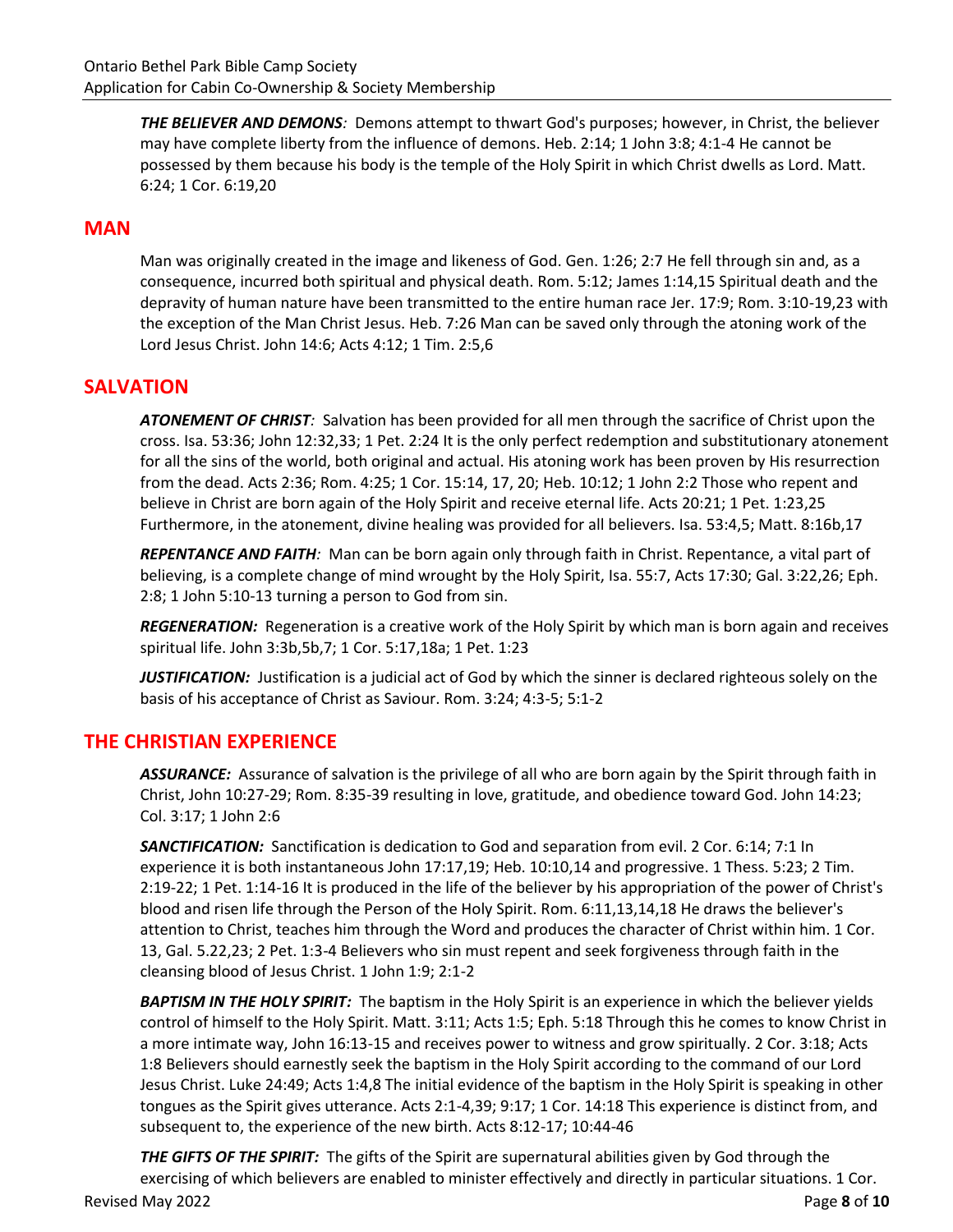12:4-11 They serve the dual function of building up the Church and of demonstration the presence of God within His Church. 1 Cor 12:7; 12:12,24-25

*DIVINE HEALING***:** Divine healing provided in the atonement of Christ Mat. 8:16,17 is the privilege of all believers. Prayer for the sick and gifts of healing are encouraged and practised. 1 Cor. 12:28-30; James 5:14

*MARRIAGE AND THE FAMILY:* Marriage is a provision of God whereby a man and a woman live together in a life-long relationship Gen. 1:17; Rom. 1:21-27; 1 Cor. 6:9-10 that is legally sanctioned by the state to enable both partners to meet their spiritual, physical and social needs. Marriage is endorsed by Scripture 1 Cor. 7:1-2 and was sanctioned by Christ's presence at the wedding in Cana. John 2:1-11 It is intended to provide the wholesome expression of sexual desires, 1 Cor. 7:3-6; Heb. 13:4 companionship Gen. 2:18 and support to both partners. Col 3:19, 1 Pet. 3:7

Christian marriage is more than either a temporary relationship of convenience intended to provide personal pleasure or a contract that binds two people together in a legal partnership. Within a marriage a "one flesh" relationship is created which goes beyond a physical union to establish an emotional and spiritual oneness, and to provide for the procreation of children. Gen. 1:28; 2:24; 1 Cor. 6:15-17

Marriage is to be an exclusive relationship that is maintained in purity. Eph. 5:3,26,27 It is intended by God to be a permanent relationship. Mal. 2:15-16; Matt. 19:4-6 It is a witness to the world of the relationship between Christ and His church. Eph. 5:31-32

Marriage requires a commitment of love, perseverance and faith. Because of its sanctity and permanence, marriage should be treated with seriousness and entered into only after counsel and prayer for God's guidance. Christians should marry only those who are believers. 2 Cor. 6:14-15 An individual who becomes a believer after marriage should remain with his or her partner in peace and should give witness to the gospel in the home. 1 Cor. 7:12-14,16

The Bible holds family life as a position of trust and responsibility. The home is a stabilizing force in society, a place of nurture, Eph. 6:4 counsel and safety for children.

# **THE CHURCH**

*THE UNIVERSAL CHURCH:* All who are born again are members of the universal church, which is the Body and Bride of Christ. 1 Cor. 12:13; Eph. 5:25b; Col. 1:18; 1 Tim. 3:15

#### *THE LOCAL CHURCH:*

**Purpose:** The local church is a body of believers in Christ who have joined together to function as a part of the universal church. Acts 14:23; 1 Cor. 16:19 The local church is ordained by God and provides a context in which believers corporately worship God, John 4:23; Acts 20:7 observe the ordinances of the church, are instructed in the faith and are equipped for the evangelization of the world. Acts. 1:8; 11:19-24, 2 Tim. 2:2; 1 Pet. 5:2

#### **Ordinances:**

#### **(a) The Lord's Supper**

The Lord's Supper is a symbol, memorial and proclamation of the suffering and death of our Lord Jesus Christ. This ordinance of communion is to be participated in by believers until Christ's return. Matt. 26:26-28; 1 Cor. 10:16-17; 11:23-26

#### **(b) Water Baptism**

Water baptism signifies the believer's identification with Christ in His death, burial and resurrection and is practiced by immersion. Matt. 28:19; Mark 16:15-16; Acts 2:38,41; 8:36-39; Rom. 6:3-5

**Ministry:** A divinely called and ordained ministry is the provision of the Lord to give leadership to the church as it fulfils its purposes. Acts 6:2b-4c; 13:2-4a; 14:23; Eph. 4:8,11-13